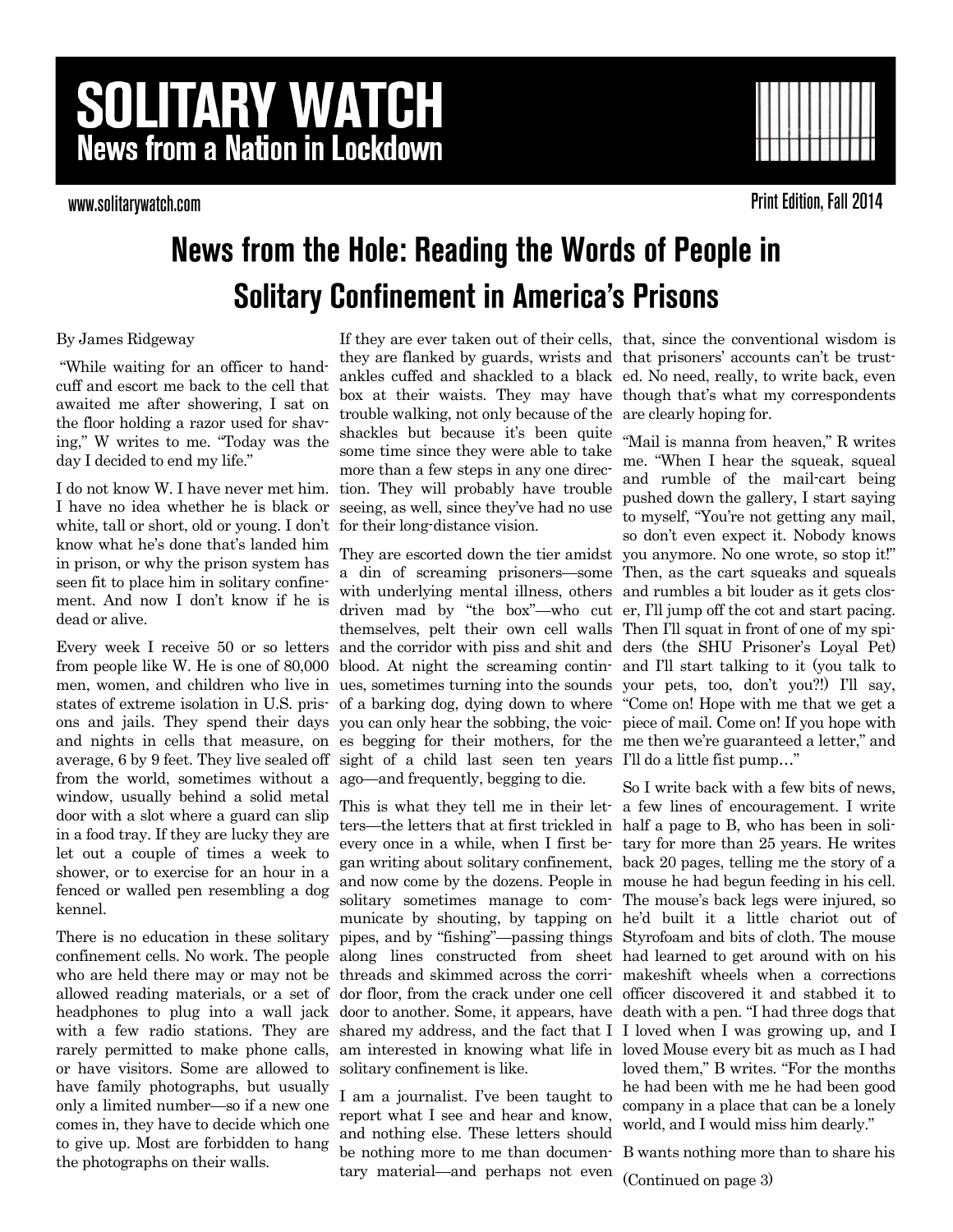## New York City to End Solitary Confinement of Children on Rikers Island

#### By Emily Sims

The New York City Department of Correction (DOC) has plans to minimize the solitary confinement of 16 and 17 year olds on Rikers Island. The revelation comes on the heels of a three-year investigation by the U.S. Department of Justice (DOJ), the findings of which were released in an August report by the U.S. Attorney's office in Manhattan. Among other abuses, the DOJ found that "there is a pattern and practice of conduct at Rikers that violates the constitutional rights of adolescent inmates."

The report concludes that "DOC relies far too heavily on punitive segregation as a disciplinary measure, placing adolescent inmates—many of whom are mentally ill—in what amounts to solitary confinement at an alarming rate and for excessive periods of time." not involve lengthy isolation" of adolescents, and "prohibit placing adolescents with mental health disorders in solitary confinement for punitive purposes."

On September 28, the New York the Times reported that DOC Com-

missioner Joseph Ponte had respond-reached an agreement that it would ed openly to DOJ's scathing critique. limit the use of solitary confinement Ponte reportedly told members of the for children under the age of 18 in New York City Board of Corrections, state prisons. Research has the oversight body for Rikers and shown that without such reother city jails, that "jail operations strictions, juveniles placed in adult needed to be changed to better deal prisons and jails are disproportionwith adolescents." In a memo to ately likely to end up in solitary. Mayor Bill de Blasio, Ponte alludes to policy changes that could bring an end to the longstanding practice of confining 16 and 17 year olds in cells for up to 23 hours a day. The DOC puts the number of juveniles currently being held in isolation at 51.

Although the memo is "short on specifics," the Times reported, it "says that solitary confinement will be replaced by 'alternative options...for misbehavior and steps designed to pre-empt incidents from occurring' " when it comes to children on Rikers.

New York is one of only two states in which 16 and 17 year olds accused of a felony are automatically tried as adults and placed in adult jails. Earlier this year, under pressure from a lawsuit brought by the New York State Department of Corrections for Solitary Watch.

Johnny Perez, who spent sixty days in solitary confinement on Rikers at the age of 16, sees the development as positive, but emphasizes that further change in needed. Perez, a reentry sdvocate at the Urban Justice Center, is active in the NYC Jails Action Coalition, the grassroots group that has spearheaded the fight for change to solitary confinement practices on Rikers. In an email to Solitary Watch about the Times article, Perez wrote, "Although Ponte's decision is a step in the right direction, there is still much work to do. As we know the brain is not fully developed until the age of 25, so ideally we would like to see all people 25 and under excluded from Solitary confinement."

Civil Liberties Union, the New York Emily Sims is a Reporter/Researcher

## **About Solitary Watch**

#### Solitary Watch, PO Box 11374, Washington, DC 20008 Email: solitarywatchnews@gmail.com

Solitary Watch (www.solitarywatch.com) is a web-based project aimed at bringing solitary confinement out of the shadows and into the light of the public square. Our mission is to provide the public—as well as practicing attorneys, legal scholars, law enforcement and corrections officers, policymakers, educators, advocates, and people in prison—with the first centralized source of background research, unfolding developments, and original reporting on solitary confinement in the United States.

The print edition of Solitary Watch is produced quarterly and is available free of charge to currently and formerly incarcerated people, to prisoners' families and advocates, and to non-profit organizations. To receive future copies, please send a request to the address or email above.

We also welcome accounts of life in solitary confinement, as well as stories, poems, essays, and artwork by people who have served time in isolation. Please send contributions to "Voices from Solitary" at the address above, and tell us whether you would like us to use your name or would prefer to remain anonymous.

Note: We regret that we cannot offer legal assistance or advice and cannot respond to requests for this type of help. Legal materials sent to us cannot be returned to the sender. We also cannot forward mail to others. Thank you for your cooperation.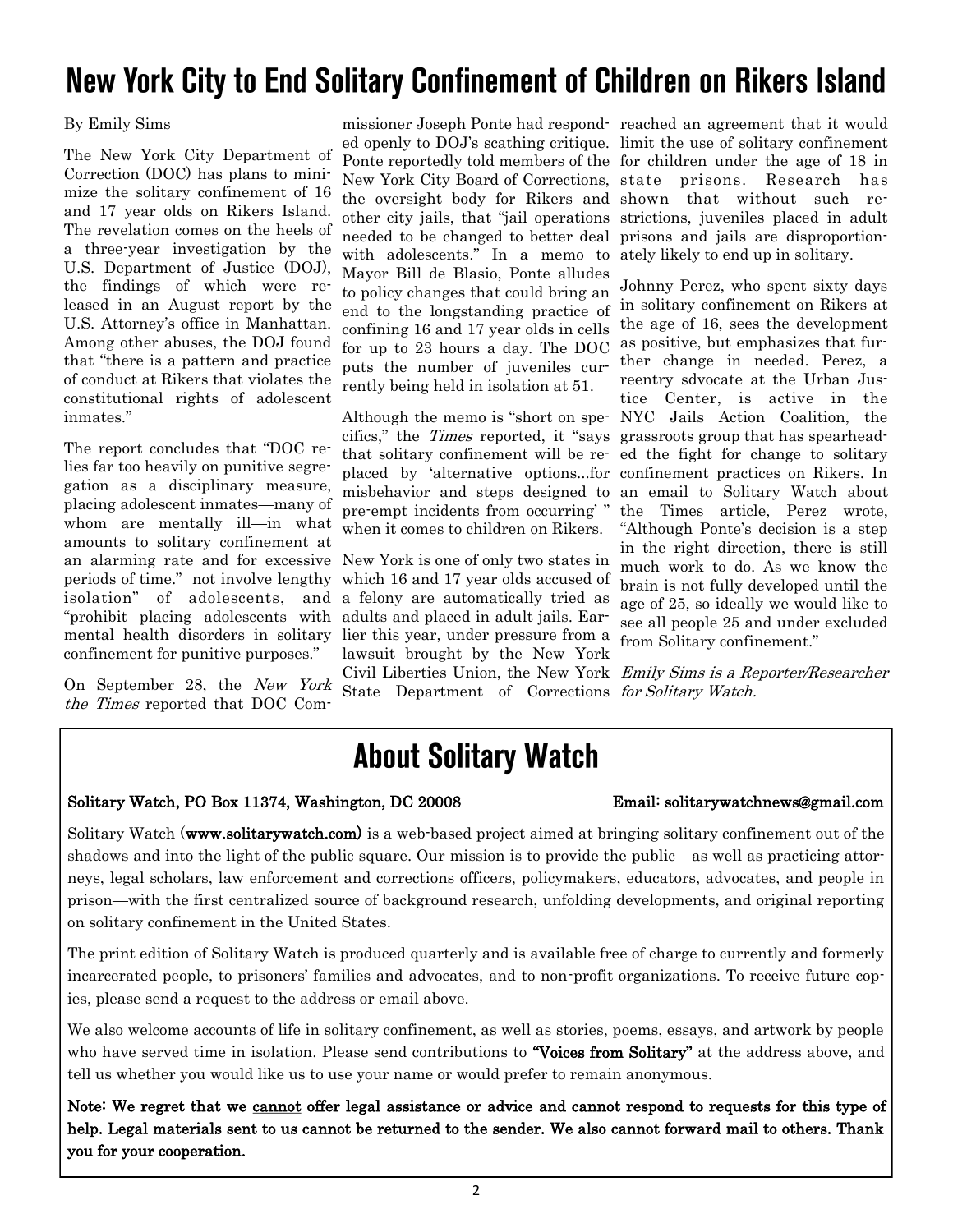#### (Continued from page 1)

thoughts, to know that there is another human being, somewhere in the world, who is interested enough Y reports: "I've witnessed officers… rain in a drainpipe. It is his weather to read them. Others want things. G encourage a mentally ill prisoner report. Another writes about the pawants me to look up a long-ago high who had smeared feces all over his rade of cockroaches down the corrischool girlfriend. He hasn't heard control cell window, to lick it off, and dor at night, which he watches from her in 25 years and doesn't they would give him some milk. And through the slot in his door, desperknow where she lives. He wants her this prisoner licked most of the fecal ate for any sign of another living address so he can write to her. I matter off of the window, and was thing. Still another writes to thank know I can't send it to him, so I don't 'rewarded' by the officer who threw me for the smell of perfume that he even look.

D manages to write to me in spite of that fact that, like about a third of Along with the tirades about certain the people in solitary, he suffers guards there are copies of painfully age on Amazon, which says the Bible stop the pain. was delivered to the prison. Apparently someone stole it. Then D asks if I can put his name on my website so "I can have penpals…and maybe find that special someone."

J writes on behalf of another person he met in prison: "During my stay at the mental health unit, I came to know a man named G. Mr. G was clearly not a quick thinker and had mental health issues. On one occasion an emotionally unstable corrections officer opened G's cell and slapped him across the face because he had taken too long in giving the officer back a food tray after a meal. In another example, involving these two, I witnessed the corrections officer direct a nurse not to give G his mental health medication because G could not decide in a timely manner if he wanted to take the medicine or not…These two incidents happened in a mental health area reserved for suicidal prisoners."

I know that thousands of people in as thank-you gifts for donations. I true. But I do not deserve to spend solitary are like G—too ill, or not start sending people in solitary pic- the rest of my life locked in a cage literate enough, to write at all. They tures of polar bears and endangered what purpose does that serve? Why are completely cut off, trapped in gray wolves, with just a few hand-even waste the money to feed me? If their own minds as well as in their written words: "Thanks for your letcells. But I have a hard enough time ter. Stay strong." They write back

me, and try hard not to think about proportionate to my lame missives. the people who are not writing.

an old milk to the prisoner through a detected on an envelope containing a lower trap door to the cell."

from severe mental illness. After a hand-printed legal documents, full of Some people manage to pick up inwhile he asks for a sex magazine, "whereas" and citations of this or formation about what is going on in even though receiving one could get that federal court case, written in that outside world. They write to ask him in deep trouble. When I refuse, the hope that some judge will read it for more news about the hearing on he asks for—and I send—some Spi- and get the author out of solitary. solitary confinement held in Conderman comic books. Next he asks But the judges, with few exceptions, gress, about whether things are for a Bible. He seems to sound less have ruled that solitary confinement changing. I can't bear to tell them suicidal than usual, so I quickly is not cruel and unusual punish- that it may be years or decades besend that as well. D writes me that ment. Not even for the man who fore anything changes for them it never arrived, so I track the pack-drilled a hole in his head to try and though some already know it. "I



There are so many letters now that I J, who is in solitary for trying to es-

dealing with the people who write to with a level of gratitude totally dis-

A man writes me about the sound of card. The smell lingers in his cell, he says, and fills him with dreams of the outside world.

heard the head of the Bureau of Prisons in Congress (on radio) saying they do not have insane inmates housed here," writes J, who has spent a decade in the federal supermax prison. "I have not slept in weeks due to these non-existing inmates beating on the walls and hollering all night. And the most 'noninsane' smearing feces in their cells."

Some of these people have done very bad things in their lives. Others not so much. People get sent to solitary in the United States for a panoply of absurd reasons—having too many postage stamps, smoking a cigarette, refusing to cut their hair. But after reading these letters, I can't accept that even the worst of them deserve to live this way.

cannot possibly reply to most of cape, remains defiant. "I refuse to them, even with a couple of volun-embrace the solitude. This is not teers to help. So I buy packages of normal. I'm not a monster and do cards, and gather up all the ones not deserve to live in a concrete box. sent to me for free by wildlife groups I am a man who has made mistakes,

(Continued on page 4)